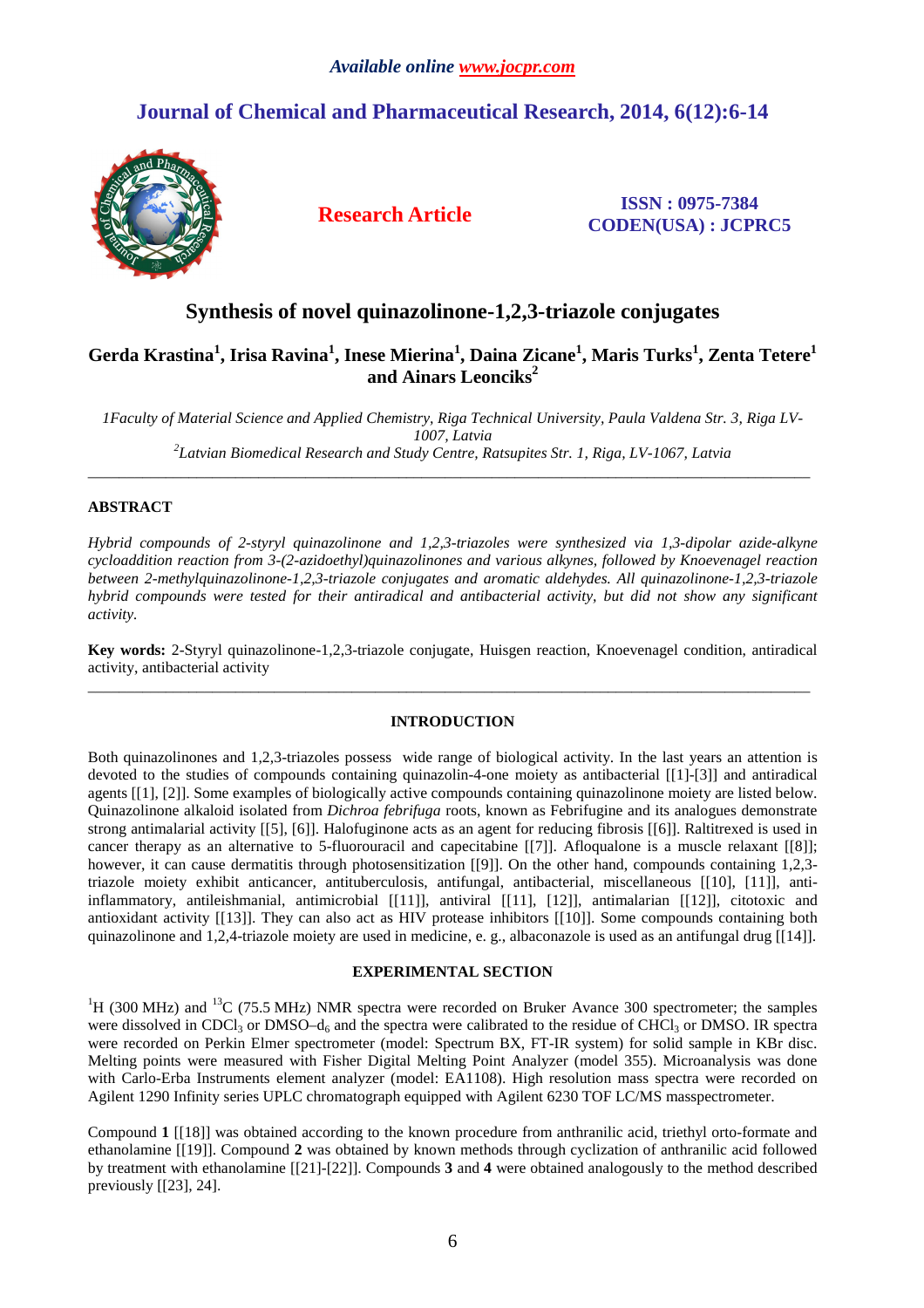**2-(2-Methyl-4-oxoquinazolin-3(4***H***)-yl)ethyl 4-methylbenzenesulfonate** (4): DMAP (0.40 g, 3.3 mmol) and Et<sub>3</sub>N (5.1 mL, 36 mmol) was added to a solution of 3-(2-hydroxyethyl)-2-methylquinazolin-4(3*H*)-one (**1**) (7.0 g, 34 mmol) in DCM (68 mL). The mixture was stirred, cooled to 0 °C and *p*-TsCl (6.95 g, 36 mmol) was added portion-wise. The resulting solution was stirred at  $0^{\circ}C$  for 1 h, followed with mixing at room temperature (TLC control). The solution was washed with water ( $3 \times 20$  mL), saturated aqueous solution of NaHCO<sub>3</sub> ( $3 \times 20$  mL) and brine ( $3 \times 20$  mL). Organic phase was separated and dried over Na<sub>2</sub>SO<sub>4</sub>, filtrated and evaporated. The solid residue was recrystallized from the mixture of DCM and MTBE. The compound was obtained as white crystals (7.6 g, 62%) with mp 128-130°C. IR (KBr) v, cm<sup>-1</sup>: 3774, 1672, 1593, 1382, 1300, 1198, 1165, 979, 894, 769, 700. <sup>1</sup>H NMR (CDCl<sub>3</sub>, 300 MHz)  $\delta$ , ppm: 8.20 (d, 1H, *J* = 7.4 Hz, C(6)H), 7.82-7.60 (m, 5H, C(7,8,9)H, 2 × C<sup>Ts</sup>H), 7.52-7.40 (m, 2H,  $2 \times C^{Ts}$ H), 4.42 (t, 2H,  $J = 6.2$  Hz, C(12)H<sub>2</sub>), 3.89 (t, 2H,  $J = 6.2$  Hz, C(11)H<sub>2</sub>), 2.74 (s, 3H, CH<sub>3</sub>), 2.32 (s, 3H, CH<sub>3</sub>). <sup>13</sup>C NMR (CDCl<sub>3</sub>, 75 MHz), δ, ppm: 162.2, 154.7, 147.2, 143.0, 140.4, 135.4, 134.8, 129.0, 127.3, 126.9, 126.8, 120.7, 60.2, 41.0, 23.9, 22.3. HRMS calcd. for C18H18N2O4S [M+H]<sup>+</sup> *m/z*: 359.4191; found *m/z*: 359.4210.

*\_\_\_\_\_\_\_\_\_\_\_\_\_\_\_\_\_\_\_\_\_\_\_\_\_\_\_\_\_\_\_\_\_\_\_\_\_\_\_\_\_\_\_\_\_\_\_\_\_\_\_\_\_\_\_\_\_\_\_\_\_\_\_\_\_\_\_\_\_\_\_\_\_\_\_\_\_\_*

**3-(2-Azidoethyl)quinazolin-4(3***H***)-one** (5). NaN<sub>3</sub> (2.6 g, 40 mmol) was added to the solution of compound 3 (2.8 g, 8 mmol) in DMF (30 mL) and heated at 60°C 1 h, followed by addition of MTBE (300 mL) and washing with brine  $(10 \times 20 \text{ mL})$ . The organic layer was separated, dried over Na<sub>2</sub>SO<sub>4</sub>, filtrated and evaporated. The solid residue (1.7 g, 99%) was used for further transformations without additional purification. Mp 63-64 C. <sup>1</sup>H NMR (CDCl<sub>3</sub>, 300 MHz) δ, ppm: 8.32 (d, 1H, *J* = 7.9 Hz, C(6)H), 8.05 (broad s., 1H, C(2)H), 7.69 (m, 2H, C(8,9)H), 7.53 (t, 1H, *J* = 6.8 Hz, C(7)H), 4.13 (t, 2H,  $J = 5.7$  Hz, C(11)H<sub>2</sub>), 3.77 (t, 2H,  $J = 5.7$  Hz, C(12)H<sub>2</sub>). <sup>13</sup>C NMR (CDCl<sub>3</sub>, 75 MHz)  $\delta$ , ppm:161.2, 148.2, 146.7, 134.6, 127.7, 127.6, 126.7, 122.1, 49.6, 46.5. Elemental analysis calcd. for C<sub>10</sub>H<sub>9</sub>N<sub>5</sub>O: C 55.81, H 4.22, N 32.54; found:C 55.55, H 4.24, N 32.50.

**3-(2-Azidoethyl)-2-methylquinazolin-4(3***H***)-one** (6). NaN<sub>3</sub> (6.92 g, 83 mmol) was added to the solution of quinazolinone **4** (7.62 g, 21 mmol) in DMF (78 mL) and the resulting mixture was heated at 80°C 1 h. Then it was filtered, and evaporated. The compound **6** was obtained as white crystals (3.6 g, 73%) with mp 91-92°C after recrystallization from MTBE. IR (KBr) ν, cm-1: 3774, 3011, 2968, 2129, 2091, 1669, 1598, 1388, 1340, 1282, 1210, 1171, 1008, 771, 703. <sup>1</sup>H NMR (CDCl3, 300 MHz) δ, ppm: 8.27 (d, 1H, *J* = 8.0 Hz, C(6)H), 7.76 (t, 1H, *J* = 8.0 Hz, C(8)H), 7.70 (d, 1H, *J* = 8.0 Hz, C(9)H), 7.49 (t, 1H, *J* = 8.0 Hz, C(7)H), 4.28 (t, 2H, *J* = 5.8 Hz, C(11)H2), 3.82 (t, 2H, *J* = 5.8 Hz, C(12)H2), 2.75 (s, 3H, CH3). <sup>13</sup>C NMR (CDCl3, 75 MHz) δ, ppm: 159.3, 146.8, 134.7, 126.9, 126.8, 126.8, 120.3, 104.9, 49.4, 44.2, 23.8. Elemental analysis calcd. for C<sub>11</sub>H<sub>11</sub>N<sub>5</sub>O: C 57.63, H 4.84, N 30.55; found: C 57.58, H 4.84, N 30.55.

Hybrid compounds **8** and **9** of quinazolin-4-ones and 1,2,3-triazoles.

*Method I.* (Compounds **8a**,**c**-**e**,**j**,**k**. General procedure.) Alkyne **7** (1.2 equiv.), sodium ascorbate (0.2 equiv.) solution in water (0.3 mmol/0.1 mL) and  $CuSO<sub>4</sub>·5H<sub>2</sub>O$  (0.1 equiv.) solution in water (0.15 mmol/0.1 mL) were added to the solution of 3-(2-azidoethyl)quinolin-4(3*H*)-one **5** (1.0 equiv.) in acetone (1.5 mmol/5 mL). The resulting solution was stirred and refluxed for 1-7 h (TLC control). When the reaction was completed, acetone was evaporated, the solid residue was dissolved in DCM (20 mL) and washed with brine  $(3 \times 10 \text{ mL})$ . Organic layer was dried over Na2SO4, filtrated and evaporated. The solid residue was crystallized from a mixture of DCM and hexanes (1:3). Compounds **8a**,**c**-**e**,**j**,**k** were obtained as white crystals.

**3-(2-(4-phenyl-1***H***-1,2,3-triazol-1-yl)ethyl)quinazolin-4(3***H***)-one (8a).** Yield - 200 mg (42%). Mp 198-201°C. IR (KBr) v, cm<sup>-I</sup>: 3774, 1679, 1600, 1293, 1026, 765, 700. <sup>1</sup>H NMR (DMSO-d<sub>6</sub>, 300 MHz) δ, ppm: 8.60 (broad s., 1H,  $C(2)H$ ), 8.17 (dd, 1H,  $^2J = 7.9$  Hz,  $^3J = 1.2$  Hz,  $C(6)H$ ), 7.97 (broad s., 1H,  $C(13)H$ ), 7.87-7.76 (m, 3H,  $C(7,8,9)H$ ), 7.66-7.53 (m, 2H, 2  $\times$  C<sup>Ph</sup>H), 7.48-7.40 (m, 2H, 2  $\times$  C<sup>Ph</sup>H), 7.37-7.29 (m, 1H, C<sup>Ph</sup>H), 4.84 (t, 2H, *J* = 5.7 Hz, C(12)H<sub>2</sub>), 4.50 (t, 2H, *J* = 5.7 Hz, C(11)H<sub>2</sub>). <sup>13</sup>C NMR (DMSO-d<sub>6</sub>, 75 MHz)  $\delta$ , ppm: 160.3, 147.9, 147.4, 146.5, 134.6, 130.7, 128.9 (2C), 128.0, 127.2 (2C), 127.1, 126.1, 125.1, 122.0, 121.4, 47.8, 46.2. Elemental analysis calcd. for C<sub>18</sub>H<sub>15</sub>N<sub>5</sub>O·0.5H<sub>2</sub>O: C 66.24, H 4.63, N 21.46; found: C 66.10, H 4.58, N 21.40.

**3-(2-(4-Pentyl-1***H***-1,2,3-triazol-1-yl)ethyl)quinazolin-4(3***H***)-one (8c).** Yield - 196 mg (42%). Mp 108-109 C. <sup>1</sup>H NMR (CDCl<sub>3</sub>, 300 MHz) δ, ppm: 8.32 (d, 1H, *J* = 7.5 Hz, C(6)H), 7.81-7.74 (m, 2H, C(8,9H), 7.71 (broad s., 1H, C(2)H), 7.52 (t, 1H,  $J = 7.7$  Hz, C(7)H), 7.19 (broad s., 1H, C(13)H), 4.79 (t, 2H,  $J = 6.1$  Hz, C(12)H<sub>2</sub>), 4.56 (t, 2H, *J*  $= 6.1$ Hz, C(11)H<sub>2</sub>), 2.71-2.56 (m, 2H, CH<sub>2</sub>), 1.63-1.51 (m, 2H, CH<sub>2</sub>), 1.35-1.19 (m, 4H, 2  $\times$  CH<sub>2</sub>), 0.85 (t, 3H, *J* = 6.6 Hz, CH<sub>3</sub>). Elemental analysis calcd. for C<sub>17</sub>H<sub>21</sub>N<sub>5</sub>O: C 65.58, H 6.80, N 22.49; found: C 65.19, H 6.78, N 22.31.

**3-(2-(4-Hexyl-1***H***-1,2,3-triazol-1-yl)ethyl)quinazolin-4(3***H***)-one (8d).** Yield – 283 mg (58%). Mp 116-117 C. <sup>1</sup>H NMR (CDCl<sub>3</sub>, 300 MHz) δ, ppm: 8.32 (d, 1H, *J* = 7.3 Hz, C(6)H), 7.78 (t, 1H, *J* = 8.1 Hz, C(8H), 7.68 (d, 1H, *J* = 8.1 Hz, C(9)H), 7.57 (broad s., 1H, C(2)H), 7.54 (t, 1H, *J* = 7.3 Hz, C(7)H), 7.09 (broad s., 1H, C(13)H), 4.76 (t, 2H, *J* = 5.8 Hz, C(12)H<sub>2</sub>), 4.53 (t, 2H, *J* = 5.8 Hz, C(11)H<sub>2</sub>), 2.63 (t, 2H, *J* = 7.5 Hz, CH<sub>2</sub>), 1.66-1.48 (m, 2H, CH<sub>2</sub>), 1.29-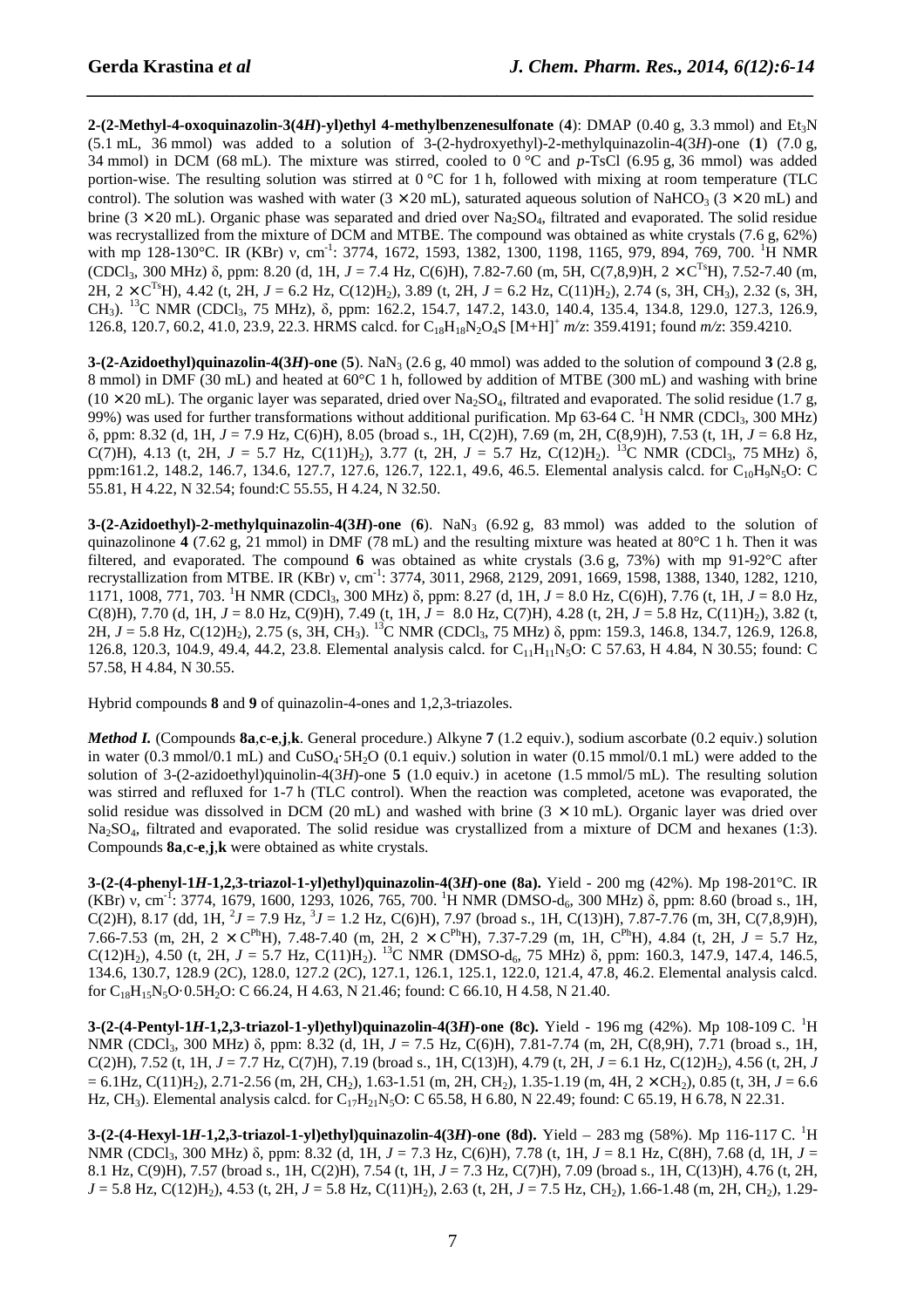*\_\_\_\_\_\_\_\_\_\_\_\_\_\_\_\_\_\_\_\_\_\_\_\_\_\_\_\_\_\_\_\_\_\_\_\_\_\_\_\_\_\_\_\_\_\_\_\_\_\_\_\_\_\_\_\_\_\_\_\_\_\_\_\_\_\_\_\_\_\_\_\_\_\_\_\_\_\_* 1.19 (m, 6H,  $3 \times CH_2$ ), 0.85 (t, 3H,  $J = 6.4$  Hz, CH<sub>3</sub>). Elemental analysis calcd. for C<sub>18</sub>H<sub>23</sub>N<sub>5</sub>O: C 66.44, H 7.12, N 21.52; found: C 66.14, H 7.14, N 21.48.

**3-(2-(4-(2-Hydroxyethyl)-1***H***-1,2,3-triazol-1-yl)ethyl)quinazolin-4(3***H***)-one (8e).** Yield – 325 mg (76%). Mp 153- 154 C. <sup>1</sup>H NMR (DMSO-d6, 300 MHz) δ, ppm: 8.17 (d, 1H, *J* = 7.3 Hz, C(6)H), 7.90 (broad s., 1H, C(2)H), 7.88 (broad s., 1H, C(13)H), 7.84 (t, 1H, *J* = 7.9 Hz, C(8)H), 7.65 (d, 1H, *J* = 7.3 Hz, C(9)H), 7.57 (t, 1H, *J* = 7.9 Hz, C(7)H), 4.73 (t, 2H,  $J = 5.4$  Hz, C(12)H<sub>2</sub>), 4.68 (t, 1H,  $J = 5.4$  Hz, OH), 4.42 (t, 2H,  $J = 5.4$  Hz, C(11)H<sub>2</sub>), 3.57 (q., 2H,  $J = 6.8$  Hz, CH<sub>2</sub>), 2.73 (t, 2H,  $J = 6.8$  Hz, CH<sub>2</sub>). Elemental analysis calcd. for C<sub>14</sub>H<sub>15</sub>N<sub>5</sub>O<sub>2</sub>: C 58.94, H 5.30, N 24.55; found: C 58.94, H 5.23, N 24.46.

**3-(2-(4-(Hydroxymethyl)-1***H***-1,2,3-triazol-1-yl)ethyl)quinazolin-4(3***H***)-one (8j).** Yield – 256 mg (63%). Mp 196- 197 C. <sup>1</sup>H NMR (DMSO-d6, 300 MHz) δ, ppm: 8.15 (d, 1H, *J* = 8.1 Hz, C(6)H), 8.03 (broad s., 1H, C(2)H), 7.89 (broad s., 1H, C(13)H), 7.82 (t, 1H, *J* = 7.2 Hz, C(8)H), 7.68 (d, 1H, *J* = 8.1 Hz, C(9)H), 7.55 (t, 1H, *J* = 7.2 Hz, C(7)H), 5.23 (t, 2H,  $J = 5.3$  Hz, C(12)H<sub>2</sub>), 4.77 (t, 2H,  $J = 5.3$  Hz, C(11)H<sub>2</sub>), 4.49 (t, 1H,  $J = 8.2$  Hz, OH), 4.46 (d, 2H,  $J = 8.2$  Hz, CH<sub>2</sub>). Elemental analysis calcd. for C<sub>13</sub>H<sub>13</sub>N<sub>5</sub>O<sub>2</sub>: C 57.55, H 4.83, N 25.82; found: C 57.21, H 4.70, N 25.80.

**3-(2-(4-(2-Hydroxypropan-2-yl)-1***H***-1,2,3-triazol-1-yl)ethyl)quinazolin-4(3***H***)-one (8k).** Yield – 292 mg (65%). Mp 171-173<sup>o</sup>C. <sup>1</sup>H NMR (DMSO-d<sub>6</sub>, 300 MHz) δ, ppm: 8.17 (d, 1H, *J* = 8.1 Hz, C(6)H), 7.91 (broad s., 1H, C(2)H), 7.89 (broad s., 1H, C(13)H), 7.82 (t, 1H, *J* = 7.3 Hz, C(8)H), 7.64 (d, 1H, *J* = 8.1Hz, C(9)H), 7.55 (t, 1H, *J* = 7.3 Hz, C(7)H), 5.11 (s, 1H, OH), 4.74 (t, 2H,  $J = 5.6$  Hz, C(12)H<sub>2</sub>), 4.46 (t, 2H,  $J = 5.6$  Hz, C(11)H<sub>2</sub>), 1.41 (s, 6H, 2 × CH<sub>3</sub>). Elemental analysis calcd. for  $C_{15}H_{17}N_5O_2$ : C 60.19, H 5.72, N 23.40; found: C 59.89, H 5.65, N 23.01.

*Method II.* (Compounds **8b**,**g**-**i** and **9a**-**g**,**l**,**m**. General procedure.) CuI (0.25 equiv.), DIPEA (0.26 equiv.) and alkyne **7** were added to the solution of derivative of quinazolin-4-one **5** or **6** (1 equiv.) in THF (2.18 mmol of comp. **5** or **6** in 20 mL). The solution was stirred and heated at 70°C for 1-12 h (TLC control). The resulted precipitate was centrifuged and the supernatant was evaporated. The solid residue was dissolved in DCM (20 mL), washed with 5% trilon B buffer (7  $\times$  2 mL) and brine (3  $\times$  5 mL). Organic layer was dried over Na<sub>2</sub>SO<sub>4</sub>, filtered, evaporated and recrystalized from a mixture of DCM and hexanes (1:3). Compounds **8b**,**g**-**i** and **9a**-**g**,**l**,**m** was obtained as white crystals.

**3-(2-(4-Butyl-1***H***-1,2,3-triazol-1-yl)ethyl)quinazolin-4(3***H***)-one (8b).** Yield - 286 mg (64%). Mp 126-129 C. <sup>1</sup>H NMR (CDCl3, 300 MHz) δ, ppm: 8.31 (d, 1H, *J* = 8.1 Hz, C(6)H), 7.78 (t, 1H, *J* = 7.7 Hz, C(8)H), 7.68 (d, 1H, *J* = 8.1 Hz, C(9)H), 7.57 (broad s., 1H, C(2)H), 7.53 (t, 1H, *J* = 7.7 Hz, C(7)H), 7.10 (broad s., 1H, C(13)H), 4.76 (t, 2H, *J* = 5.8 Hz, C(12)H<sub>2</sub>), 4.52 (t, 2H, *J* = 5.8 Hz, C(11)H<sub>2</sub>), 2.64 (t, 2H, *J* = 7.5 Hz, CH<sub>2</sub>), 1.54 (q., 2H, *J* = 7.5 Hz, CH<sub>2</sub>), 1.26 (sextet., 2H,  $J = 7.5$  Hz, CH<sub>2</sub>), 0.86 (t, 3H,  $J = 7.5$  Hz, CH<sub>3</sub>). Elemental analysis calcd. for C<sub>16</sub>H<sub>19</sub>N<sub>5</sub>O: C 64.63, H 6.44, N 23.55; found: C 64.24, H 6.29, N 23.39.

**3-(2-(4-Cyclopropyl-1***H***-1,2,3-triazol-1-yl)ethyl)quinazolin-4(3***H***)-one (8g).** Yield – 312 mg (74%). Mp 171- 173°C. <sup>1</sup>H NMR (CDCl3, 300 MHz) δ, ppm: 8.24 (d, 1H, *J* = 8.1 Hz, C(6)H), 7.73 (t, 1H, *J* = 7.2 Hz, C(8)H), 7.65 (d, 1H,  $J = 8.1$  Hz, C(9)H), 7.60 (broad s., 1H, C(2)H), 7.48 (t, 1H,  $J = 7.2$  Hz, C(7)H), 7.08 (broad. s., 1H, C(13)H), 4.70 (t, 2H,  $J = 5.7$  Hz, C(12)H<sub>2</sub>), 4.48 (t, 2H,  $J = 5.7$  Hz, C(11)H<sub>2</sub>), 1.84 (m, 1H, C<sup>c-Pr</sup>H), 0.86 (t, 2H,  $J = 7.2$  Hz, C<sup>c-</sup>  $P^H$ H<sub>2</sub>), 0.73-0.66 (m, 2H, C<sup>c-Pr</sup>H<sub>2</sub>). Elemental analysis calcd. for C<sub>15</sub>H<sub>15</sub>N<sub>5</sub>O: C 64.04, H 5.37, N 24.89; found: C 63.86, H 5.11, N 24.59.

**3-(2-(4-(1-Hydroxycyclohexyl)-1***H***-1,2,3-triazol-1-yl)ethyl)quinazolin-4(3***H***)-one (8h).** Yield – 331 mg (65%). Mp 158-160 C. <sup>1</sup>H NMR (CDCl3, 300 MHz) δ, ppm: 8.27 (d, 1H, *J* = 7.9 Hz, C(6)H), 7.75 (t, 1H, *J* = 7.4 Hz, C(8)H), 7.62 (d, 1H, *J* = 7.9 Hz, C(9)H), 7.56 (broad s., 1H, C(2)H), 7.50 (t, 1H, *J* = 7.4 Hz, C(7)H), 7.31 (broad s., 1H, C(13)H), 4.76 (t, 2H, *J* = 5.8 Hz, C(12)H2), 4.50 (t, 2H, *J* = 5.8 Hz, C(11)H2), 2.77 (s, 1H, OH), 1.97-1.17 (m, 10H,  $5 \times C^{c-Hex}$ H<sub>2</sub>). Elemental analysis calcd. for C<sub>18</sub>H<sub>21</sub>N<sub>5</sub>O<sub>2</sub>: C 63.70, H 6.24, N 20.63; found: C 63.49, H 6.17, N 20.44.

**3,3'-((4,4'-(Butan-1,4-diyl)bis(1***H***-1,2,3-triazol-1,1-diyl))bis(etan-2,1-diyl))bis(quinazolin-4(3***H***)-one) (8i).** Yield  $-$  378 mg (47%). Mp 215-217°C. <sup>1</sup>H NMR (CDCl<sub>3</sub>, 300 MHz)  $\delta$ , ppm: 8.27 (d, 2H,  $J = 8.2$  Hz, C(6,6')H), 7.73 (t, 2H, *J* = 7.7 Hz, C(8,8')H), 7.62 (d, 2H, *J* = 8.2 Hz, C(9,9')H), 7.57 (broad. s., 2H, C(2,2')H), 7.51 (t, 2H, *J* = 7.7 Hz, C(7,7')H), 7.16 (broad. s., 2H, C(13,13')H), 4.74 (t, 4H, *J* = 6.2 Hz, C(12,12')H2), 4.51 (t, 4H, *J* = 6.2 Hz, C(11,11')H<sub>2</sub>), 2.67-2.55 (m, 4H, 2 × CH<sub>2</sub>), 1.61-1.51 (m, 4H, 2 × CH<sub>2</sub>). Elemental analysis calcd. C<sub>28</sub>H<sub>28</sub>N<sub>10</sub>O<sub>2</sub>: C 62.67, H 5.27, N 26.10; found: C 62.27, H 5.22, N 25.81.

**3-(2-(4-Phenyl-1***H***-1,2,3-triazol-1-yl)ethyl)-2-methylquinazolin-4(3***H***)-one (9a).** Yield – 524 mg (72%). Mp 172- 175°C. IR (KBr) ν, cm<sup>-1</sup>: 3774, 3136, 1670, 1595, 1342, 1229, 1199, 766, 699. <sup>1</sup>H NMR (CDCl<sub>3</sub>, 300 MHz) δ, ppm: 8.29 (dd, 1H,  ${}^{2}J = 8.0$  Hz,  ${}^{3}J = 1.2$  Hz, C(6)H), 7.80-7.72 (m, 3H, C(13)H, and  $2 \times C^{Ph}$ H), 7.68-7.60 (m, 2H,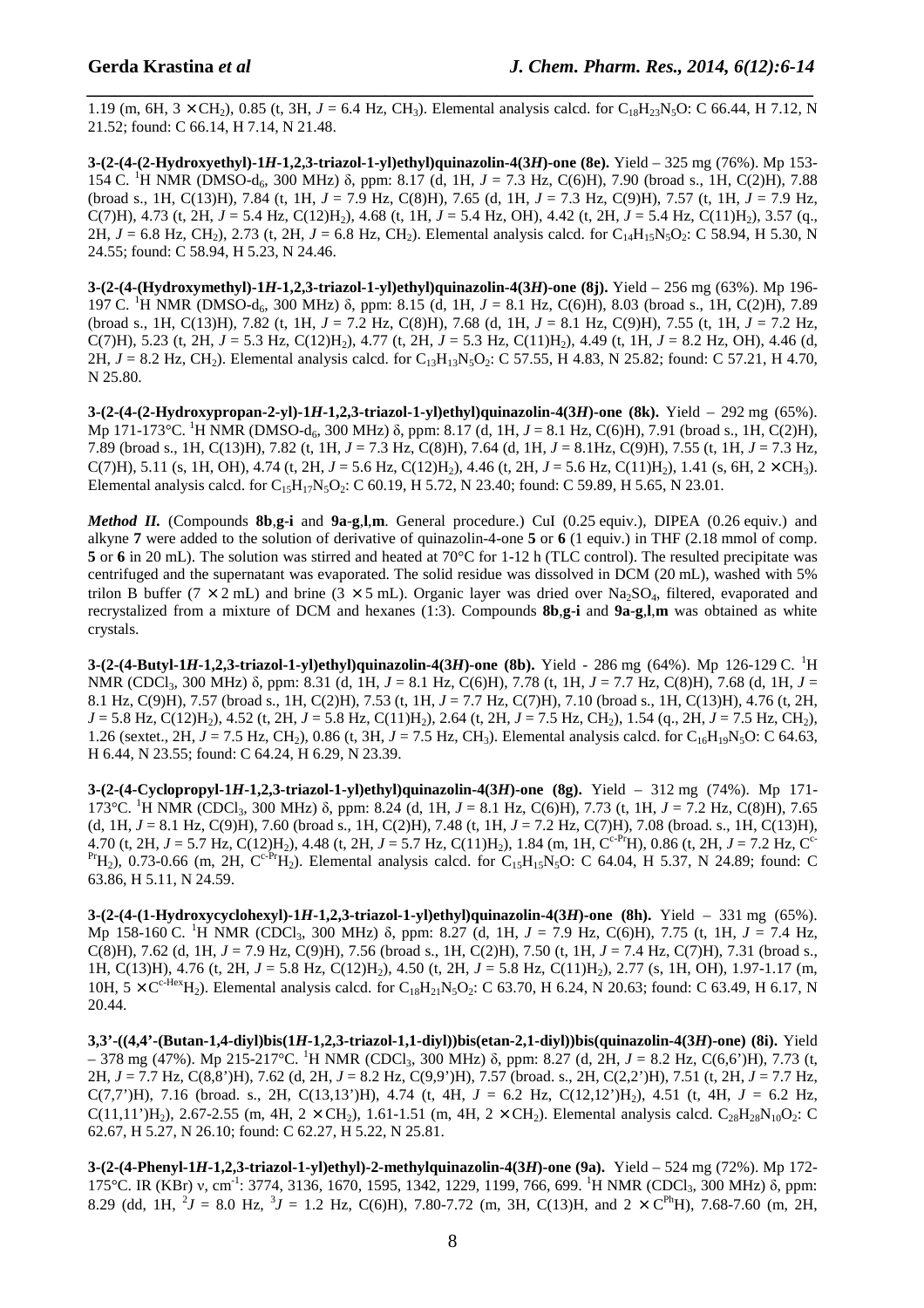*\_\_\_\_\_\_\_\_\_\_\_\_\_\_\_\_\_\_\_\_\_\_\_\_\_\_\_\_\_\_\_\_\_\_\_\_\_\_\_\_\_\_\_\_\_\_\_\_\_\_\_\_\_\_\_\_\_\_\_\_\_\_\_\_\_\_\_\_\_\_\_\_\_\_\_\_\_\_* C(8,9)H), 7.51 (t, 1H,  $J = 7.0$  Hz, C(7)H), 7.46-7.30 (m,  $3 \times C^{Ph}H$ ), 4.87 (t, 2H,  $J = 6.1$  Hz, C(12)H<sub>2</sub>), 4.64 (t, 2H, *J*  $= 6.1$  Hz, C(11)H<sub>2</sub>), 2.33 (s, 3H, CH<sub>3</sub>). <sup>13</sup>C NMR (CDCl<sub>3</sub>, 75 MHz)  $\delta$ , ppm: 162.4, 153.9, 148.5, 134.9, 130.2, 129.0, 128.6, 127.1, 127.0, 126.7, 125.9, 120.7, 120.2, 47.8, 45.5, 22.9. HRMS calcd. for C19H17N5O [M+H]<sup>+</sup> *m/z*: 332.1506; found *m/z*: 332.1502.

**3-(2-(4-Butyl-1***H***-1,2,3-triazol-1-yl)ethyl)-2-methylquinazolin-4(3***H***)-one (9b).** Yield – 409 mg (60%). Mp 145- 146°C. IR (KBr) ν, cm<sup>-1</sup>: 3774, 2965, 2862, 1671, 1594, 1387, 1344, 772, 701. <sup>1</sup>H NMR (CDCl<sub>3</sub>, 300 MHz) δ, ppm: 8.29 (dd, 1H,  ${}^{2}J = 8.0$  Hz,  ${}^{3}J = 1.2$  Hz, C(6H), 7.78 (t, 1H,  $J = 8.0$  Hz, C(8)H), 7.65 (d, 1H,  $J = 8.0$  Hz, C(9)H), 7.52 (t, 1H, *J* = 7.0 Hz, C(7)H), 7.09 (s, 1H, C(13)H), 4.79 (t, 2H, *J* = 5.9 Hz, C(12)H2), 4.57 (t, 2H, *J* = 5.9 Hz, C(11)H<sub>2</sub>), 2.67 (t, 2H,  $J = 7.6$  Hz, CH<sub>2</sub>), 2.23 (s, 3H, CH<sub>3</sub>), 1.58 (g, 2H,  $J = 7.6$  Hz, CH<sub>2</sub>), 1.31 (sextet, 2H,  $J = 7.6$ Hz, CH2), 0.90 (t, 3H, *J* = 7.6 Hz, CH3). <sup>13</sup>C NMR (CDCl3, 75 MHz) δ, ppm: 162.6, 155.6, 146.5, 134.5, 126.6, 126.6, 126.0, 120.0, 47.4, 45.6, 31.5, 29.3, 22.6, 23.8, 14.1. Elemental analysis calcd. for C<sub>17</sub>H<sub>21</sub>N<sub>5</sub>O·0.35H<sub>2</sub>O: C 64.27, H 6.66, N 22.04; found: C 64.66, H 6.69, N 22.27.

**2-Methyl-3-(2-(4-Pentyl-1***H***-1,2,3-triazol-1-yl)ethyl)quinazolin-4(3***H***)-one (9c).** Yield – 155 mg (35%). Mp 108- 110°C. IR (KBr) ν, cm-1: 3774, 3124, 3072, 2931, 2857, 1675, 1595, 1388, 1333, 1249, 1146, 773, 702. <sup>1</sup>H NMR (CDCl3, 300 MHz) δ, ppm: 8.28 (d, 1H, *J* = 7.7 Hz, C(6)H), 7.78 (t, 1H, *J* = 7.7 Hz, C(8)H), 7.68 (d, 1H, *J* = 7.7 Hz, C(9)H), 7.51 (t, 1H, *J* = 7.7 Hz, C(7)H), 7.14 (s, 1H, C(13)H), 4.79 (t, 2H, *J* = 6.0 Hz, C(12)H2), 4.58( t, 2H, *J* = 6.0 Hz, C(11)H<sub>2</sub>), 2.56-2.77 (m, 2H, CH<sub>2</sub>), 2.25 (s, 3H, CH<sub>3</sub>), 1.70-1.49 (m, 2H, CH<sub>2</sub>), 1.41-1.17 (m, 4H, 2  $\times$  CH<sub>2</sub>), 0.87 (t, 3H, *J* = 6.2 Hz, CH<sub>3</sub>). <sup>13</sup>C NMR (CDCl<sub>3</sub>, 75 MHz) δ, ppm: 162.1, 154.7, 146,7, 135.0, 127.1, 126.8, 126.7, 121.3, 120.0, 47.5, 45.6, 31.4, 29.2, 25.5, 22.7, 22.5, 14.0. Elemental analysis calcd. for C<sub>18</sub>H<sub>23</sub>N<sub>5</sub>O·0.3H<sub>2</sub>O: C 65.35, H 7.01, N 21.17; found: C 65.72, H 7.01, N 21.18.

**3-(2-(4-Hexyl-1***H***-1,2,3-triazol-1-yl)ethyl)-2-methylquinazolin-4(3***H***)-one (9d).** Yield – 450 mg (61%). Mp 111- 113 C. IR (KBr) ν, cm<sup>-1</sup>: 3774, 2856, 1673, 1594, 1343, 1221, 1141, 772. <sup>1</sup>H NMR (CDCl<sub>3</sub>, 300 MHz) δ, ppm: 8.28 (d, 1H, *J* = 8.1 Hz, C(6)H), 7.78 (t, 1H, *J* = 8.1 Hz, C(8)H), 7.64 (d, 1H, *J* = 8.1 Hz, C(9)H), 7.51 (t, 1H, *J* = 8.1 Hz, C(7)H), 7.09 (s, 1H, C(13)H), 4.79 (t, 2H, *J* = 5.8 Hz, C(12)H<sub>2</sub>), 4.56 (t, 2H, *J* = 5.8 Hz, C(11)H<sub>2</sub>), 2.66 (t, 2H, *J*  $= 7.5$  Hz, CH<sub>2</sub>), 2.22 (s, 3H, CH<sub>3</sub>), 1.68-1.50 (m, 2H, CH<sub>2</sub>), 1.37-1.18 (m, 6H, 3  $\times$  CH<sub>2</sub>), 0.88 (t, 3H, *J* = 5.9 Hz, CH<sub>3</sub>). <sup>13</sup>C NMR (CDCl<sub>3</sub>, 75 MHz) δ, ppm: 162.2, 154.2, 146.6, 135.0, 127.1, 126.9, 126.8, 120.1, 47.5, 45.6, 31.6, 29.5, 28.9, 25.6, 22.7 (2C), 14.2. Elemental analysis calcd. for C<sub>19</sub>H<sub>25</sub>N<sub>5</sub>O·0.25H<sub>2</sub>O: C 66.35, H 7.33, N 20.36; found: C 66.75, H 7.46, N 20.16.

**3-(2-(4-(2-Hydroxyethyl)-1***H***-1,2,3-triazol-1-yl)ethyl)-2-methylquinazolin-4(3***H***)-one (9e).** Yield - 19 mg (15%). Mp 159-162 C. IR (KBr) ν, cm<sup>-1</sup>: 3694, 2715, 1673, 1593, 1386, 1219, 1056, 776, 702. <sup>1</sup>H NMR (CDCl<sub>3</sub>, 300 MHz) δ, ppm: 8.23 (d, 1H, *J* = 7.8 Hz, C(6)H), 7.75 (t, 1H, *J* = 7.2 Hz, C(8)H), 7.62 (d, 1H, *J* = 7.8 Hz, C(9)H), 7.48 (t, 1H, *J* = 7.2 Hz, C(7)H), 7.33 (broad s., 1H, C(13)H), 4.84-4.72 (m, 2H, C(12)H2), 4.55 (t, 2H, *J* = 7.5 Hz, C(11)H2), 3.90 (broad s., 1H, OH), 2.97-2.47 (m, 4H, 2 × CH<sub>2</sub>), 2.23 (s, 3H, CH<sub>3</sub>). <sup>13</sup>C NMR (CDCl<sub>3</sub>, 75 MHz) δ, ppm: 162.1, 154.1, 146.9, 135.1, 131.4, 127.2, 126.8 (2C), 123.0, 120.0, 61.8, 48.0, 45.7, 28.8, 23.1. HRMS calcd. for  $C_{15}H_{17}N_5O_2$  [M+H]<sup>+</sup>  $m/z$  300.1455; found  $m/z$ : 300.1465.

**3-(2-(4-(3-Hydroxypropyl)-1***H***-1,2,3-triazol-1-yl)ethyl)-2-methylquinazolin-4(3***H***)-one (9f).** Yield – 304 mg (45%). Mp 155-158°C. IR (KBr) ν, cm-1: 3774, 3294, 2949, 2866, 1673, 1593, 1342, 1252, 1057, 783. <sup>1</sup>H NMR (CDCl3, 300 MHz) δ, ppm: 8.28 (d, 1H, *J* = 8.0 Hz, C(6)H), 7.79 (t, 1H, *J* = 7.8 Hz, C(8)H), 7.69 (d, 1H, *J* = 8.0 Hz, C(9)H), 7.53 (t, 1H, *J* = 7.8 Hz, C(7)H), 7.15 (s, 1H, C(13)H), 4.81 (t, 2H, *J* = 5.7 Hz, C(12)H2), 4.58 (t, 2H, *J* = 5.7 Hz, C(11)H2), 3.65 (t, 2H, *J* = 6.0 Hz, CH2), 2.78 (t, 2H, *J* = 7.1 Hz, CH2), 2.64-2.45 (m, 1H, OH), 2.26 (s, 3H, CH3), 1.96-1.80 (m, 2H, CH2). <sup>13</sup>C NMR (CDCl3, 75 MHz) δ, ppm: 161.9, 154.5, 146.5, 135.2, 127.3, 126.8, 126.6, 120.0, 61.7, 47.5, 45.5, 31.9, 22.5, 22.0. HRMS calcd. for  $C_{16}H_{19}N_5O_2 [M+H]^+ m/z$ : 314.1612; found  $m/z$ : 314.1590.

**3-(2-(4-Cyclopropyl-1***H***-1,2,3-triazol-1-yl)ethyl)-2-methylquinazolin-4(3***H***)-one (9g).** Yield – 547 mg (85%). Mp 192-195°C. IR (KBr) ν, cm<sup>-1</sup>: 3774, 3091, 1669, 1595, 1221, 1167, 1029, 777. <sup>1</sup>H NMR (CDCl<sub>3</sub>, 300 MHz) δ, ppm: 8.27 (d, 1H, *J* = 7.8 Hz, C(6)H), 7.78 (t, 1H, *J* = 7.2 Hz, C(8)H), 7.65 (d, 1H, *J* = 7.8 Hz, C(9)H), 7.50 (t, 1H, *J* = 7.2 Hz, C(7)H), 7.12 (broad s., 1H, C(13)H), 4.76 (t, 2H,  $J = 5.6$  Hz, C(12)H<sub>2</sub>), 4.55 (t, 2H,  $J = 5.6$  Hz, C(11)H<sub>2</sub>), 2.24  $($ s, 3H, CH<sub>3</sub>), 1.90 (s, 1H, C<sup>c-Pr</sup>H), 1.22-0.88 (m, 2H, C<sup>c-Pr</sup>H<sub>2</sub>), 0.80-0.68 (m, 2H, C<sup>c-Pr</sup>H<sub>2</sub>). <sup>13</sup>C NMR (CDCl<sub>3</sub>, 75 MHz) δ, ppm: 162.1, 154.4, 146.7, 146.4, 135.0, 127.2, 126.8, 126.7, 120.0, 47.6, 45.5, 22.6, 7.9 (2C), 6.7. HRMS calcd.  $C_{16}H_{17}N_5O$   $[M+H]^+m/z$ : 296.1506; found 296.1515.

**3-(2-(4-(3-Chlorophenyl-1***H***-1,2,3-triazol-1-yl)ethyl)-2-methylquinazolin-4(3***H***)-one (9l).** Yield – 69 mg (43%). Mp 180-182°C. IS (KBr) ν, cm<sup>-1</sup>: 3774, 3135, 1675, 1598, 1387, 1234, 1084, 789, 767. <sup>1</sup>H NMR (CDCl<sub>3</sub>, 300 MHz)  $\delta$ , ppm: 8.28 (d, 1H, *J* = 7.2 Hz, C(6)H), 7.82-7.73 (m, 2H, C(8,9)H), 7.70-7.59 (m, 3H, C(13)H, 2 × C<sup>Ar</sup>H), 7.51 (t, 1H,  $J = 7.5$  Hz, C(7)H), 7.39-7.25 (m, 2H, 2  $\times$  C<sup>Ar</sup>H), 4.87 (t, 2H,  $J = 6.1$  Hz, C(12)H<sub>2</sub>), 4.63 (t, 2H,  $J = 6.1$  Hz, C(11)H<sub>2</sub>), 2.33 (s, 3H, CH<sub>3</sub>). <sup>13</sup>C NMR (CDCl<sub>3</sub>, 75 MHz)  $\delta$ , ppm: 162.4, 159.9, 153.6, 147.4, 147.1, 135.0, 131.9,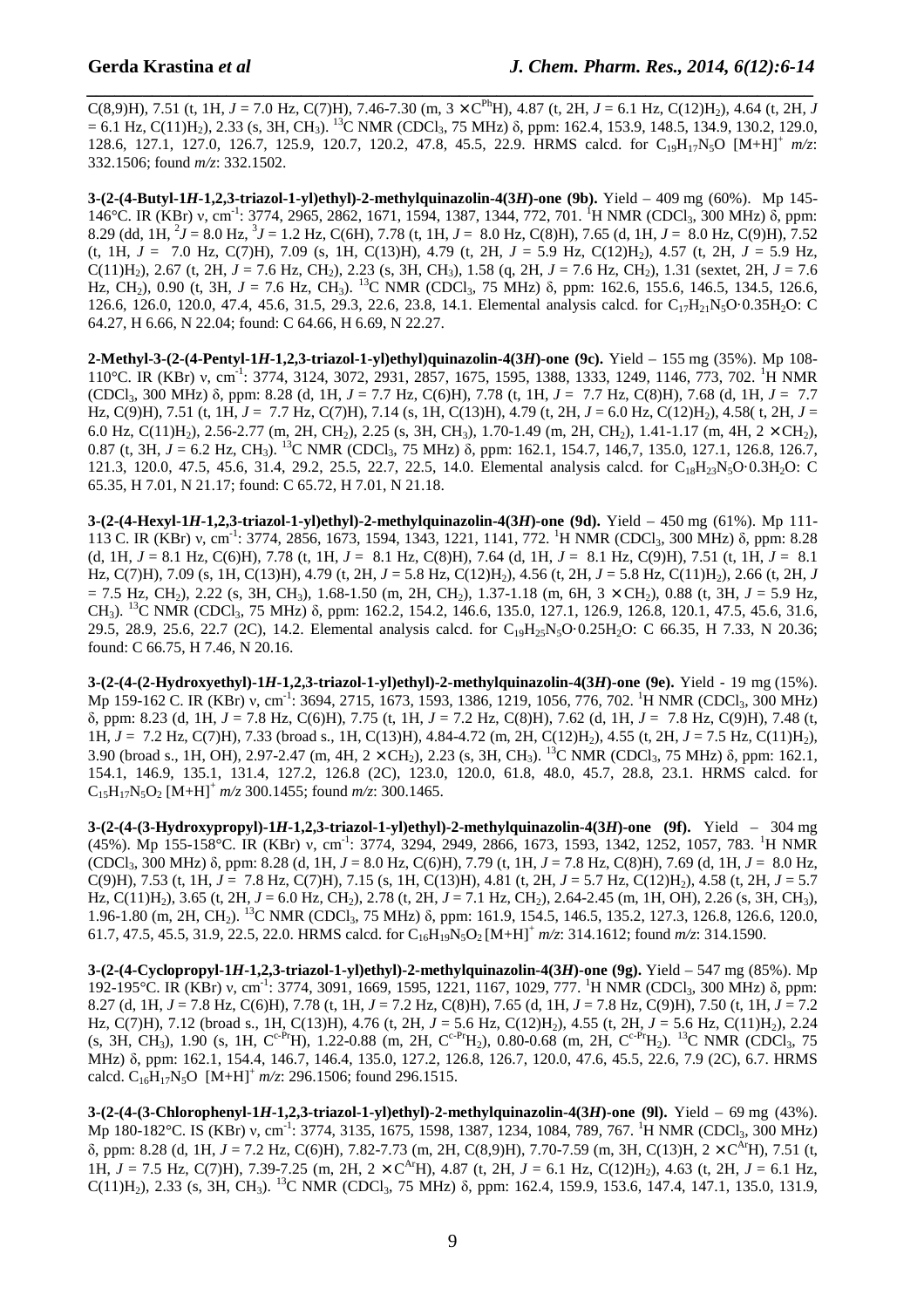*\_\_\_\_\_\_\_\_\_\_\_\_\_\_\_\_\_\_\_\_\_\_\_\_\_\_\_\_\_\_\_\_\_\_\_\_\_\_\_\_\_\_\_\_\_\_\_\_\_\_\_\_\_\_\_\_\_\_\_\_\_\_\_\_\_\_\_\_\_\_\_\_\_\_\_\_\_\_* 130.3, 128.6, 127.1, 126.7, 125.9, 123.9, 121.1, 120.2, 47.9, 45.4, 23.0. Elemental analysis calcd. for C<sub>19</sub>H<sub>16</sub>ClN<sub>5</sub>O: C 62.38, H 4.41, N 19.14; found: C 62.23, H 4.41, N 19.19.

**3-(2-(4-(2-Fluorophenyl)-1***H***-1,2,3-triazol-1-yl)ethyl)-2-methylquinazolin-4(3***H***)-one (9m).** Yield - 179 mg (39%). Mp 175-176 C. IR (KBr) v, cm<sup>-1</sup>: 3167, 2885, 1673, 1596, 1386, 1342, 1232, 1218, 1052, 818, 772, 702. <sup>1</sup>H NMR (CDCl<sub>3</sub>, 300 MHz) δ, ppm: 8.36 (d, 1H, *J* = 8.0 Hz, C (6)H), 7.93-7.10 (m, 8H, C(7,8,9,13)H, 4 × C<sup>Ar</sup>H), 4.95-4.80 (m, 2H, C(12)H<sub>2</sub>), 4.71-4.55 (m, 2H, C(11)H<sub>2</sub>), 2.31 (s, 3H, CH<sub>3</sub>). <sup>13</sup>C NMR (CDCl<sub>3</sub>, 75 MHz),  $\delta$ , ppm: 162.3, 160.5, 153.6, 147.2, 141.6, 134.7, 129.6, 127.8, 126.9, 126.8, 126.5, 124.6, 123.7, 120.1, 115.8, 47.7, 45.2, 22.8. HRMS calcd. for C19H16FN5O [M+H]<sup>+</sup> *m/z*: 350.1412; found *m/z*: 350.1410.

#### 2-Styryl quinazolin-4(3*H*)-ones **11**. (General procedure).

A mixture of 2-methyl quinazolin-4(3*H*)-one **9** (1 equiv.) and aromatic aldehyde **10** (2 equiv.) was refluxed in 10% Ac2O/AcOH (0.3 mmol of comp. **6**/1 mL AcOH) for 5-12 h (TLC control). Then the reaction mixture was cooled to room temperature and poured into cold water. The resulting precipitate was centrifuged, washed with water, dried and recrystallized from a mixture of DCM and hexanes (1:2).

**(***E***)-3-(2-(4-Phenyl-1***H***-1,2,3-triazol-1-yl)ethyl)-2-(3,4,5-trimethoxystyryl)quinazolin-4(3***H***)-one (11aa).** Light yellow crystals. Yield **-** 84.7 mg (55%). MP 160-163°C. IR (KBr) ν, cm-1: 2696, 1676, 1583, 1342, 1126, 971, 773. <sup>1</sup>H NMR (CDCl<sub>3</sub>, 300 MHz)  $\delta$ , ppm: 8.22 (d, 1H, *J* = 8.1 Hz, C(6)H), 7.73-7.50 (m, 7H, C(8,9,13,14,15)H, 2 ×  $C^{Ph}H$ ), 7.42 (t, 1H, *J* = 8.1 Hz, C(7)H), 7.28-7.19 (m, 3H, 3 ×  $C^{Ph}H$ ), 6.70 (s, 2H, C(17,21)H), 4.82 (m, 2H, C(12)H<sub>2</sub>), 4.72 (m, 2H, C(11)H<sub>2</sub>), 3.90 (s, 6H, 2 × OCH<sub>3</sub>), 3.82 (s, 3H, OCH<sub>3</sub>). <sup>13</sup>C NMR (CDCl<sub>3</sub>, 75 MHz)  $\delta$ , ppm: 153.3, 148.4 (2C), 139.8 (2C), 134.9, 130.0, 128.7, 128.3 (4C), 126.8 (2C), 125.7, 121.0, 105.3, 60.9, 56.4 (2C), 48.6, 45.0. HRMS calcd. for C29H27N5O4 [M+H]<sup>+</sup>*m/z*: 510.2136; found *m/z*: 510.2154.

**(***E***)-2-(4-Methoxystyryl)-3-(2-(4-phenyl-1***H***-1,2,3-triazol-1-yl)ethyl)quinazolin-4(3***H***)-one (11af).** Light yellow crystals. Yield – 53 mg (39%). Mp 239-241°C. IR (KBr) ν, cm<sup>-1</sup>: 2884, 1659, 1536, 1257, 1147, 975, 768, 695. <sup>1</sup>H NMR (DMSO-d6, 300 MHz) δ, ppm: 8.11 (d, 1H, *J* = 8.0 Hz, C(6)H), 7.80 (t, 1H, *J* = 7.8 Hz, C(8)H), 7.68-7.60 (m, 4H, C(7,9,13,15)H), 7.59-7.25 (m, 7H, C(17,21)H,  $5 \times C^{Ph}$ H), 6.83 (s, 2H, C(18,20)H), 6.60 (d, 1H,  $J = 15.2$  Hz, C(14)H),  $4.85-4.71$  (m, 4H, C (11,12)H<sub>2</sub>),  $3.77$  (s, 3H, OCH<sub>3</sub>). <sup>13</sup>C NMR (DMSO-d<sub>6</sub>, 75 MHz)  $\delta$ , ppm: 163.2, 153.4, 152.7, 146.9, 140.7, 134.9, 131.0, 130.1, 129.2 (2C), 128.3, 127.5 (2C), 126.7 (2C), 125.6, 122.7, 120.1, 116.3, 114.6, 55.7, 48.5, 43.9. HRMS calcd. for  $C_{27}H_{23}N_5O_2 [M+H]^+ m/z$ : 450.1952; found  $m/z$ : 450.1925.

**(***E***)-3-(2-(4-Butyl-1***H***-1,2,3-triazol-1-yl)ethyl)-2-(3,4,5-trimethoxystyryl)quinazolin-4(3***H***)-one (11ba).** Light yellow crystals. Yield - 68.6 mg (44%). Mp 131-134°C. IR (KBr) ν, cm-1: 2928, 1659, 1583, 1311, 1126, 930, 774. <sup>1</sup>H NMR (DMSO-d<sub>6</sub>, 300 MHz) δ, ppm: 8.15 (d, 1H, *J* = 8.0 Hz, C(6)H), 7.97-7.77 (m, 2H, C(8,15)H), 7.70-7.67 (m, 2H, C(9,13)H), 7.51 (t, 1H, *J* = 7.6 Hz, C(7)H), 6.99 (s, 2H, C(17,21)H), 6.57 (d, 1H, *J* = 15.2 Hz, C(14)H), 4.77-4.70 (m, 4H, C(11,12)H2), 3.91 (s, 6H, 2 × OCH3), 3.71 (s, 3H, OCH3), 2.32 (t, 2H, *J* = 7.6 Hz, CH2), 1.35-1.23 (m, 2H, CH2), 1.12 (sextet, 2H, *J* = 7.3 Hz, CH2), 0.72 (t, 3H, *J* = 7.2 Hz, CH3). <sup>13</sup>C NMR (DMSO-d6, 75 MHz) δ, ppm: 161.5, 152.9, 152.1, 147.2, 140.5, 140.0, 134.5, 130.7, 126.9 (3C), 126.3, 122.8, 119.8, 117.4, 105.6, 60.0, 56.1  $(2C)$ , 47.7, 43.6, 30.8, 24.5, 21.5, 13.5. HRMS calcd. for  $C_{27}H_{31}N_5O_4$  [M+H]<sup>+</sup>  $m/z$ : 490.2449; found  $m/z$ : 490.2450.

**(***E***)-3-(2-(4-Butyl-1***H***-1,2,3-triazol-1-yl)ethyl)-2-(2,5-dimethoxystyryl)quinazolin-4(3***H***)-one (11bb).** Bright yellow crystals. Yield – 60 mg (41%). Mp 114-117°C. IR (KBr) ν, cm<sup>-1</sup>: 2927, 1667, 1579, 1378, 1221, 1066, 970, 767. <sup>1</sup>H NMR (CDCl<sub>3</sub>, 300 MHz)  $\delta$ , ppm: 8.26 (dd, 1H,  $^2J = 7.7$  Hz,  $^3J = 1.3$  Hz, C(9)H), 8.12 (d, 1H,  $J = 15.2$  Hz, C(15)H), 7.88-7.73 (m, 2H, C(7,8)H), 7.48 (t, 1H, *J* = 7.4 Hz, C(6)H), 7.20 (s, 1H, C(21)H), 7.09 (s, 1H, C(13)H), 7.01-6.89 (m, 2H, C(17,19)H), 6.82 (d, 1H, *J* = 15.2 Hz, C(14)H), 4.79 (m, 2H, C(12)H), 4.72 (m, 2H, C(11)H), 3.91  $(s, 3H, OCH_3)$ , 3.90  $(s, 3H, OCH_3)$ , 2.57  $(t, 2H, J = 7.7 Hz, CH_2)$ , 1.49 (quintet, 2H,  $J = 7.7 Hz, CH_2)$ , 1.27 (sextet, 2H, *J* = 7.4 Hz, CH2), 0.83 (t, 3H, *J* = 7.4 Hz, CH3). <sup>13</sup>C NMR (CDCl3, 75 MHz), δ, ppm: 153.6, 153.1, 149.0, 134.8, 126.8, 126.7, 124.1, 121.7, 119.7, 117.7, 113.3, 112.3, 56.1 (2C), 47.8, 44.7, 31.3, 25.2, 22.2, 13.7. HRMS calcd. for  $C_{26}H_{29}N_5O_3 [M+H]^+ m/z$ : 460.2343; found  $m/z$  460.2327.

 **(***E***)-3-(2-(4-Butyl-1***H***-1,2,3-triazol-1-yl)ethyl)-2-(2,4,5-trimethoxystyryl)quinazolin-4(3***H***)-one (11bc).** Dark yellow crystals. Yield - 76.1 mg (49%). Mp 118-121 C. IR (KBr) ν, cm<sup>-1</sup>: 2962, 1665, 1541, 1286, 1213, 844, 763. <sup>1</sup>H NMR (DMSO-d<sub>6</sub>, 300 MHz) δ, ppm: 8.12 (d, 1H, *J* = 7.9 Hz, C(6)H), 8.00 (d, 1H, *J* = 15.2 Hz, C(15)H), 7.88-7.76 (m, 2H, C(8,13)H), 7.66 (d, 1H, *J* = 7.9 Hz, C(9)H), 7.48 (t, 1H, *J* = 7.5 Hz, C(7)H), 7.23 (s, 1H, C(21)H), 6.73  $(s, 1H, C(18)H)$ , 6.53 (d, 1H,  $J = 15.2$  Hz, C(14)H), 4.81-4.66 (m, 4H, C(11,12)H<sub>2</sub>), 3.94-3.84 (m, 9H, 3  $\times$  OCH<sub>3</sub>), 2.35 (t, 2H, *J* = 7.5 Hz, CH<sub>2</sub>), 1.29 (quintet, 2H, *J* = 7.5 Hz, CH<sub>2</sub>), 1.13 (sextet, 2H, *J* = 7.5 Hz, CH<sub>2</sub>), 0.73 (t, 3H, *J* = 7.3 Hz, CH3). <sup>13</sup>C NMR (DMSO-d6, 75 MHz) δ, ppm: 161.4, 153.1, 152.6, 151.9, 147.3, 147.1, 143.0, 134.8, 134.5, 126.9, 126.2, 125.9, 122.8, 119.6, 115.1, 114.8, 110.8, 97.5, 56.4, 56.3, 55.8, 47.6, 43.5, 30.8, 24.5, 21.6, 13.6. HRMS calcd. for  $C_{27}H_{31}N_5O_4$  [M+H]<sup>+</sup>  $m/z$ : 490.2449; found  $m/z$ : 490.2443.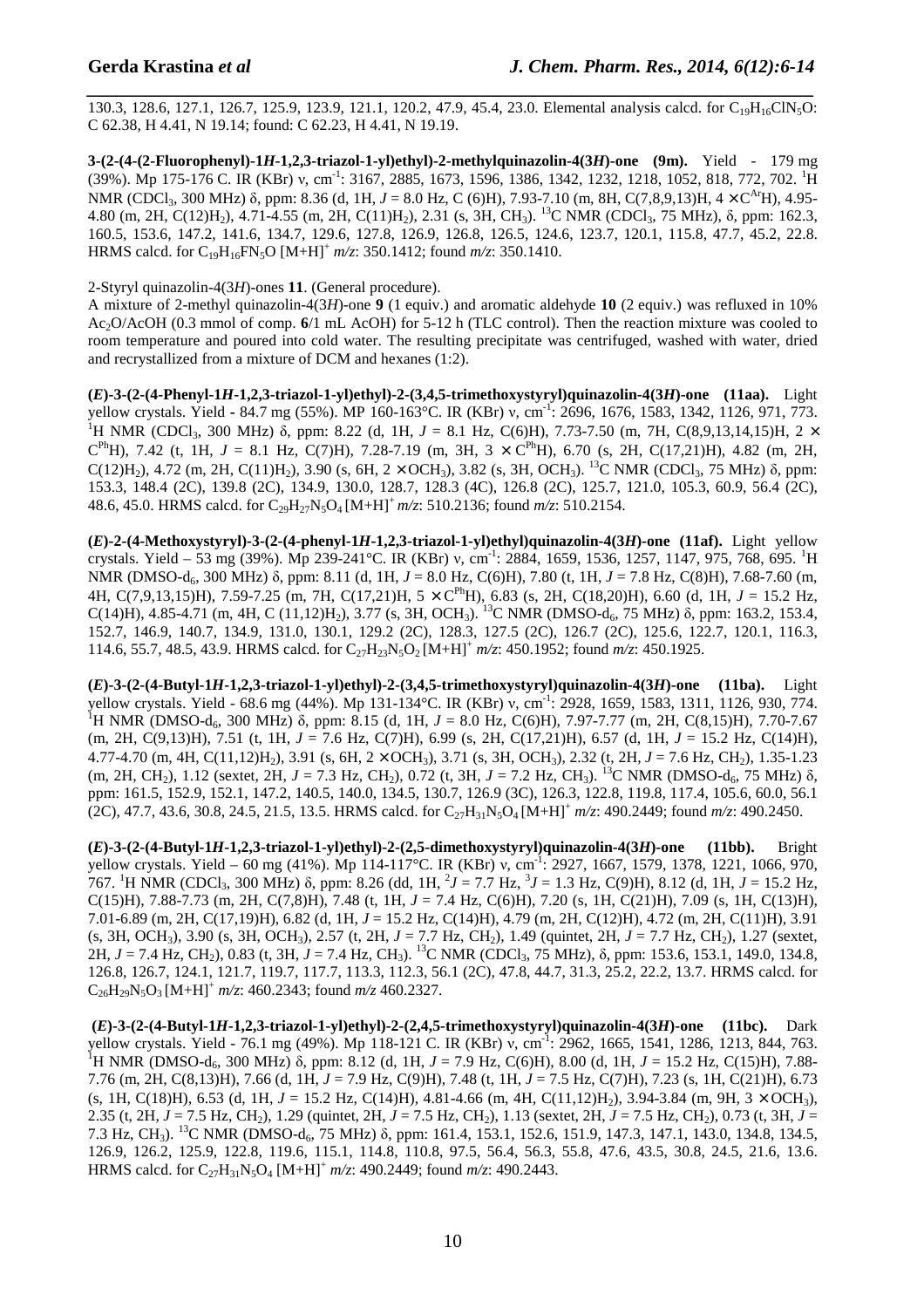*\_\_\_\_\_\_\_\_\_\_\_\_\_\_\_\_\_\_\_\_\_\_\_\_\_\_\_\_\_\_\_\_\_\_\_\_\_\_\_\_\_\_\_\_\_\_\_\_\_\_\_\_\_\_\_\_\_\_\_\_\_\_\_\_\_\_\_\_\_\_\_\_\_\_\_\_\_\_* **(***E***)-2-(4-Bromostyryl)-3-(2-(4-butyl-1***H***-1,2,3-triazol-1-yl)ethyl)quinazolin-4(3***H***)-one (11bd).** Light yellow crystals. Yield - 82.8 mg (54%). Mp 161-164°C. IR (KBr) ν, cm<sup>-1</sup>: 3059, 1663, 1545, 1257, 1138, 813, 772. <sup>1</sup>H NMR (DMSO-d6, 300 MHz) δ, ppm: 8.15 (d, 1H, *J* = 7.9 Hz, C(6)H), 7.88-7.79 (m, 2H, C(8,15)H), 7.71-7.57 (m, 6H, C(9,13,17,18,20,21)H), 7.51 (m, 1H, C(7)H), 6.84 (d, 1H, *J* = 15.2 Hz, C(14)H), 4.79-4.65 (m, 4H, C(11,12)H2), 2.29 (t, 2H, *J* = 7.4 Hz, CH2), 1.25 (quintet, 2H, *J* = 7.4 Hz, CH2), 1.12 (sextet, 2H, *J* = 7.4 Hz, CH2), 0.74 (t, 3H, *J* = 7.4 Hz, CH<sub>3</sub>). <sup>13</sup>C NMR (DMSO-d<sub>6</sub>, 75 MHz) δ, ppm: 161.2, 151.8, 150.0, 138.7, 134.6, 131.6 (2C), 130.0, 127.0, 126.5, 126.3, 122.9, 119.8, 119.3, 47.6, 43.3, 30.7, 24.5, 21.5, 13.5. HRMS calcd. for C24H24BrN5O [M+H]<sup>+</sup> *m/z*: 478.1237; found *m/z*: 478.1223.

**(***E***)-3-(2-(4-Hexyl-1***H***-1,2,3-triazol-1-yl)ethyl)-2-(3,4,5-trimethoxystyryl)quinazolin-4(3***H***)-one (11da).** Light yellow crystals. Yield - 58.7 mg (39%). Mp 123-125 °C. IR (KBr) ν, cm<sup>-1</sup>: 2883, 1658, 1532, 1126, 814, 774. <sup>1</sup>H NMR (CDCl<sub>3</sub>, 300 MHz) δ, ppm: 8.29 (d, 1H, *J* = 8.2 Hz, C(6)H), 7.81-7.73 (m, 2H, C(8,15)H), 7.70 (d, 1H, *J* = 8.2 Hz, C(9)H), 7.47 (t, 1H, *J* = 7.5 Hz, C(7)H), 7.11 (s, 1H, C(13)H), 6.79 (s, 2H, C(17,21)H), 6.16 (d, 1H, *J* = 15.0 Hz, C(14)H), 4.83 (t, 2H, *J* =5.8 Hz, C(12)H<sub>2</sub>), 4.67 (t, 2H, *J* =5.8 Hz, C(11)H<sub>2</sub>), 4.01 (s, 6H, 2 × OCH<sub>3</sub>), 3.90 (s, 3H, OCH<sub>3</sub>), 2.57 (t, 2H, *J* =7.6 Hz, CH<sub>2</sub>), 1.48 (quintet, 2H, *J* =7.6 Hz, CH<sub>2</sub>), 1.28-1.10 (m, 6H, 3 × CH<sub>2</sub>), 0.8172 (t, 3H, *J* = 7.6 Hz, CH<sub>3</sub>). <sup>13</sup>C NMR (CDCl<sub>3</sub>, 75 MHz) δ, ppm: 162.5, 153.4, 149.2, 147.6, 142.3, 139.8, 134.7, 130.6, 127.4, 126.7, 126.6, 122.2, 120.0, 116.4, 105.2, 60.9, 56.4 (2C), 48.3, 45.1, 31.5, 29.3, 28.7, 25.5, 22.4, 14.0. HRMS calcd. for  $C_{29}H_{35}N_5O_4$  [M+H]<sup>+</sup> *m/z*: 518.2762; found *m/z*: 518.2763.

**(***E***)-2-(3-Fluorostyryl)-3-(2-(4-hexyl-1***H***-1,2,3-triazol-1-yl)ethyl)quinazolin-4(3***H***)-one (11de).** Light yellow crystals. Yield - 64.5 mg (49%). Mp 178-181°C. IR (KBr) ν, cm<sup>-1</sup>: 2857, 1664, 1547, 1379, 1158, 971, 779, 697. <sup>1</sup>H NMR (DMSO-d6, 300 MHz) δ, ppm: 8.14 (dd, 1H, *J* = 8.0 Hz, *J* = 1.5 Hz, C(6)H), 7.92-7.79 (m, 2H, C(8,15)H), 7.70-7.57 (m, 3H, C(9,13,17)H), 7.56-7.42 (m, 3H, C(19,20,21)H), 7.23 (m, 1H, C(7)H), 6.81 (d, 1H, *J* = 15.2 Hz, C(14)H), 4.76-4.69 (m, 4H, C(11,12)H<sub>2</sub>), 2.30 (t, 2H,  $J = 7.4$  Hz, CH<sub>2</sub>), 1.36-1.04 (m, 8H,  $4 \times$ CH<sub>2</sub>), 0.81 (t, 3H,  $J =$ 7.4 Hz, CH<sub>3</sub>). <sup>13</sup>C NMR (DMSO-d<sub>6</sub>, 75 MHz) δ, ppm: 161.2, 160.8, 151.6, 146.9, 138.6, 137.6, 134.6, 130.7, 130.6, 127.0, 126.5, 126.3, 124.8, 124.7, 120.0, 116.1, 113.9, 113.7, 47.6, 43.4, 30.9, 28.5, 28.1, 24.8, 21.9, 13.9. Elemental analysis calcd. for  $C_{26}H_{28}FN_{3}O \cdot H_{2}O$ : C 67.37, H 6.09, N 15.11; found: C 67.34, H 5.94, N 14.94.

**(***E***)-3-(2-(4-Cyclopropyl-1***H***-1,2,3-triazol-1-yl)ethyl)-2-(2,4,5-trimethoxystyryl)quinazolin-4(3***H***)-one (11gc).**  Dark yellow crystals. Yield - 102.5 mg (64%). Mp 178-180°C. IR (KBr) ν, cm<sup>-1</sup>: 2861, 1668, 1541, 1350, 1284, 1217, 1035, 978, 763, 702. <sup>1</sup>H NMR (DMSO-d6, 300 MHz) δ, ppm: 8.10 (dd, 1H, *J* = 8.0 Hz, *J* = 1.5 Hz, C(6)H), 8.00 (d, 1H, *J* = 15.2 Hz, C(15)H), 7.88-7.74 (m, 2H, C(8,13)H, 7.63 (dd, 1H, *J* = 8.0 Hz, *J* = 1.5 Hz, C(9)H), 7.45 (t, 1H, *J* = 7.1 Hz, C(7)H), 7.19 (s, 1H, C(21)H), 6.71 (s, 1H, C(20)H), 6.45 (d, 1H, *J* = 15.2 Hz, C(14)H), 4.73-4.60 (m, 4H, C(11,12)H<sub>2</sub>), 3.86 (s, 9H, 3  $\times$  OCH<sub>3</sub>), 1.69 (tt, 1H, *J* = 8.0 Hz, *J* = 1.5 Hz, C<sup>c-Pr</sup>H), 0.72-0.58 (m, 2H, C<sup>c-</sup>  $\Pr_{H_2}$ ), 0.50-0.39 (m, 2H, C<sup>c-Pr</sup>H<sub>2</sub>). <sup>13</sup>C NMR (DMSO-d<sub>6</sub>, 75 MHz) δ, ppm: 161.9, 153.6, 153.0, 149.5, 143.4, 135.3, 135.0, 127.4, 126.7, 126.4, 122.4, 120.0, 115.3 (2C), 111.2, 98.0, 56.8, 56.7, 56.2, 48.1, 44.0, 7.7, 6.7. HRMS calcd. for C26H27N5O4 [M+H]<sup>+</sup>*m/z*: 474.2136; found *m/z*: 474.2138.

 **(***E***)-3-(2-(4-Cyclopropyl-1***H***-1,2,3-triazol-1-yl)ethyl)-2-(3-fluorostyryl)quinazolin-4(3***H***)-one (11ge).** Yellow crystals. Yield - 41.8 mg (31%). Mp 245-247 C. IR (KBr) ν, cm-1: 2873, 1672, 1550, 1381, 1245, 966, 772, 699. <sup>1</sup>H NMR (DMSO-d6, 300 MHz) δ, ppm: 7.73 (dd, 1H, *J* = 8.0 Hz, *J* = 1.5 Hz, C(6)H), 7.48-7.34 (m, 2H, C(8,15)H), 7.30-7.01 (m, 6H, C(9,13,17,19,20,21)H, 6.83 (t, 1H, *J* = 7.2 Hz, C(7)H), 6.36 (d, 1H, *J* = 15.2 Hz, C(14)H), 4.34- 4.24 (m, 4H, C(11,12)H<sub>2</sub>), 1.27 (tt, 1H,  $J = 8.6$  Hz,  $J = 5.0$  Hz, C<sup>c-Pr</sup>H), 0.31-0.21 (m, 2H, C<sup>c-Pr</sup>H<sub>2</sub>), 0.15-0.10 (m, 2H,  $C^{c-Pr}H_2$ ). <sup>13</sup>C NMR (DMSO-d<sub>6</sub>, 75 MHz) δ, ppm: 161.7, 154.2, 147.4, 143.1, 135.1, 131.2, 127.6, 127.0, 126.8, 125.3, 122.2, 120.5, 120.3, 114.5, 52.2, 48.2, 43.9, 7.8, 6.7. HRMS calcd. for C23H20FN5O [M+H]<sup>+</sup> *m/z*: 402.1725; found *m/z*: 402.1713.

Antiradical and antibacterial activity was determined according to the test methods described previously [[4]].

#### **RESULTS AND DISCUSSION**

Previously, we have studied synthesis, antiradical and antibacterial activity of quinazolinone-oxadiazole conjugates [[4]]. Herein we are continuing our studies devoted to quinazolinones with heterocyclic substituent in the side chain. This work is devoted to the synthesis and properties of quinazolinone-1,2,3-triazole conjugates with a focus to their antiradical and antibacterial activities. According to the introduction section, compounds with incorporated quinazolinone and 1,2,3-triazole moieties should demonstrate new or modified biological activity. Nevertheless such hybrid compounds till now are not well explored in the scientific literature. Quinazolinones with 1,2,3-triazole scaffold in side chain at N-3 are synthesized from alkynyl quinazolinone and various azides through Cu(I) catalyzed "click" reaction [[15], [16]]. Some quinazolinone-1,2,3-triazole conjugates are obtained from quinazolinones with azide group in the side chain at C-2 and dimethyl acetylenedicarboxylate [[17]].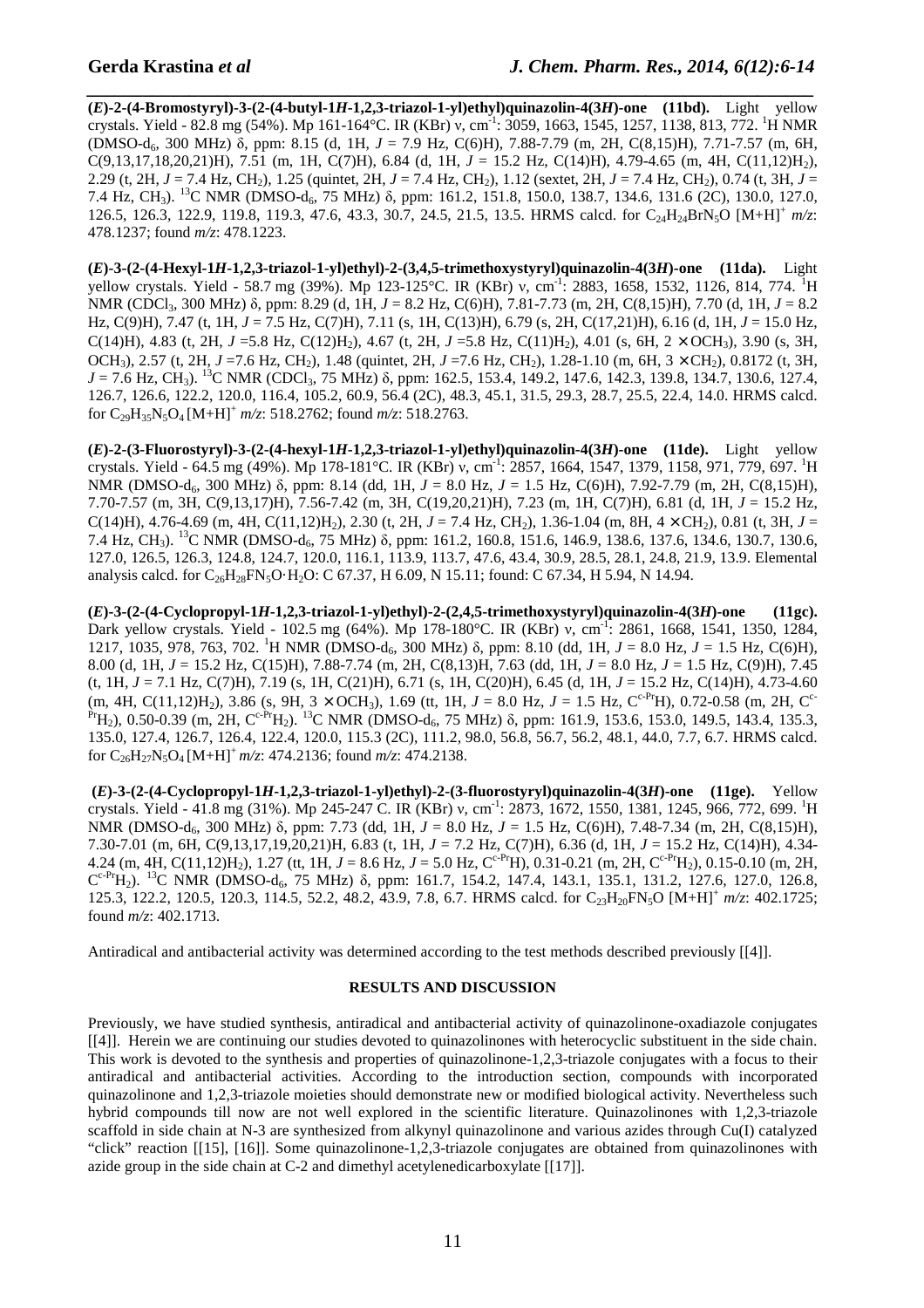In order to synthesize hybrid compounds of quinazolinones and 1,2,3-triazoles we provide the following scheme:

*\_\_\_\_\_\_\_\_\_\_\_\_\_\_\_\_\_\_\_\_\_\_\_\_\_\_\_\_\_\_\_\_\_\_\_\_\_\_\_\_\_\_\_\_\_\_\_\_\_\_\_\_\_\_\_\_\_\_\_\_\_\_\_\_\_\_\_\_\_\_\_\_\_\_\_\_\_\_*



Compounds 1, 3, 5 and 8:  $R = H$ . Compounds **2**, **4**, **6** and **9**:  $R = Me$ . Compounds 7, 8 and 9:  $a R^1$  = phenyl;  $b R^1$  = butyl;  $c R^1$  = pentyl;  $d R^1$  = hexyl; **e**  $R^1$  = 2-hydroxyetyl; **f**  $R^1$  = 3-hydroxypropyl; **g**  $R^1$  = cyclopropyl. Compounds **7** and **8**:  $\mathbf{h} \, \mathbf{R}^1 = 1$ -hydroxycyclohexyl;  $\mathbf{i} \, \mathbf{R}^1 = \text{hex-5-yn-1-yl}$ ; **j**  $R^1$  = hydroxymethyl; **k**  $R^1$  = 2-hydroxy-propan-2-yl. Compounds **7** and **9 11**:  $\mathbf{R}^1 = 3$ -chlorophenyl; **m**  $\mathbf{R}^1 = 2$ -fluorophenyl. Compounds **10**:  $\mathbf{a} \, \mathbf{R}^2 = \mathbf{H}, \, \mathbf{R}^3 = \mathbf{R}^4 = \mathbf{R}^5 = \mathbf{OMe}; \, \mathbf{b} \, \mathbf{R}^2 = \mathbf{R}^5 = \mathbf{OMe}, \, \mathbf{R}^3 = \mathbf{R}^4 = \mathbf{H};$ **c**  $R^2 = R^4 = R^5 = OMe$ ,  $R^3 = H$ ; **d**  $R^2 = R^3 = R^5 = H$ ,  $R^4 = Br$ ; **e**  $R^2 = R^4 = R^5 = H$ ,  $R^3 = F$ ; **f**  $R^2 = R^3 = R^5 = H$ ,  $R^4 = OMe$ . Abbreviations of compounds **11**: the first letter represents analoguos substituents  $R^1$  in compound 9, the second letter - analoguos substituents  $R^2-R^5$  in aldehyde 10.

Starting compounds **1** and **2** were converted to the corresponding tosylates **3** and **4** in the reaction with *p*toluenesulfonyl chloride. Further the tosyl group was substituted with azido group. The obtained 3-(2 azidoethyl)quinazolin-4(3*H*)-ones **5** and **6** were treated with acetylenes **7** *via* Cu (I) catalyzed alkyne 1,3 cycloaddition. Both CuI and  $CuSO<sub>4</sub>·H<sub>2</sub>O/s$ odium ascorbate as the reductant were used as the source of Cu(I). The yield of resulting triazoles was similar in both cases and varied from medium to high. Compounds **9** were converted to styryl compounds **11** in the Knoevenagel reaction with various aromatic aldehydes **10**. Various reaction conditions were tried for this conversion. For example, heating (130 °C) under basic conditions (Py:DMF, 2:1 [[25]]) was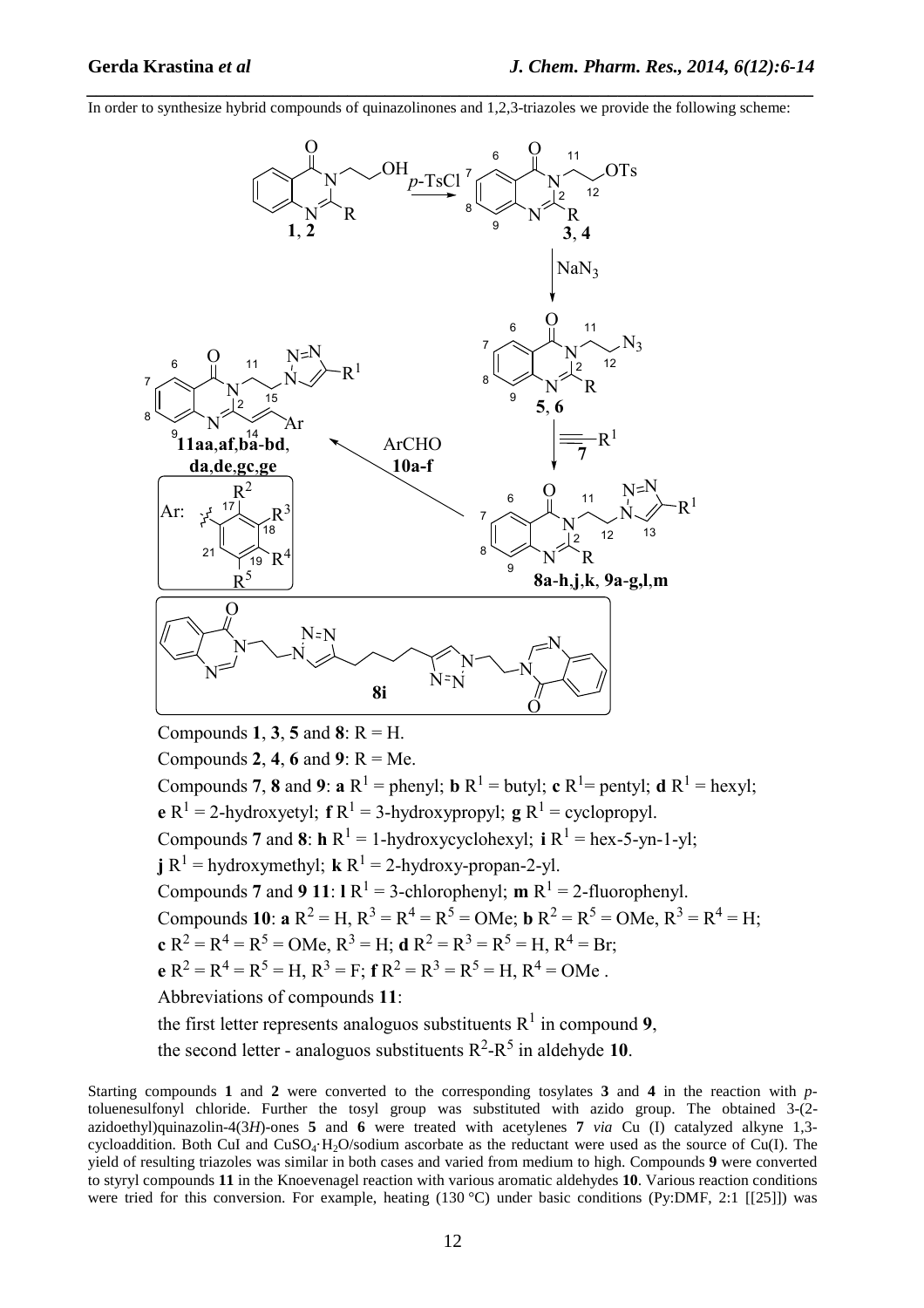unsuccessful – even after 16 h the conversion was negligible, but the increase of the reaction temperature to 180 °C resulted in the formation of a mixture of products. Better results were obtained when Knoevenagel reaction was carried out in acetic acid. The yields of the products were even higher when the process was carried out in the mixture  $Ac_2O$ : AcOH (1:10).

*\_\_\_\_\_\_\_\_\_\_\_\_\_\_\_\_\_\_\_\_\_\_\_\_\_\_\_\_\_\_\_\_\_\_\_\_\_\_\_\_\_\_\_\_\_\_\_\_\_\_\_\_\_\_\_\_\_\_\_\_\_\_\_\_\_\_\_\_\_\_\_\_\_\_\_\_\_\_*

It was observed that the styryl derivatives were light sensitive and their *cis*-/*trans*- isomerisation occurred. For example, a freshly obtained compound **11bc** revealed the  $E/Z$  ratio 9:1 ( $\rm{H}$  NMR), but after 24 h on the bench at ambient temperature the  $E/Z$  ratio was already 4:6 ( ${}^{1}H$  NMR). Such light-induced isomerisation is observed also with other compounds containing styryl moiety [[26], [27]], but to the best our knowledge, in the series of quinazolinones it is reported for the first time.

Synthesized compounds **8**, **9** and **11** were tested for their antiradical and antibacterial activity. The reaction of compounds **8a**, **9g** and **11ab**,**bb**-**be**,**gc** and 1,1-diphenyl-2-picrylhidrazyl (DPPH) was carried out in ethanol solution at room temperature for 30 min. Unfortunately, the tested compounds did not demonstrate any considerable antiradical activity (inhibition of DPPH varied in the range of 0-3%). Thus, the antiradical activity of other compounds 8, 9 or 11 was not determined. The compounds 8a-h,j,k, 9a-g,l,m or 11aa,af,ba-bd,da,de,gc,ge did not inhibited also the growth of selected Gram negative (*Escherichia coli* and *Pseudomonas aeruginosa*) and Gram positive (Staphylococcus aureus, *Staphylococcus epidermidis* and *Lactobacillus reuteri*) bacteria, although various quinazolin-4-one derivatives containing styryl functionality demonstrate antibacterial activity [[28], [29]].

#### **CONCLUSION**

In summary a convenient, user-friendly synthesis of novel type of 2-styryl quinazolinone-1,2,3-triazole conjugates is presented. An unusual light-induced izomerization of double bound is observed in the series of 2-styrylquinazolione derivatives. This work is a valuable addition to the structure-activity relationship studies, revealing that activity is lost, when three structural moieties with potential antibacterial activity are introduced into one structure.

#### **REFERENCES**

[1] R Subramaniam; G Rao; S Pai; GK Virya, GS Sodhi, *J. Chem. Pharm. Res*., **2010**, 2, 462-468.

[2] S Rajasekaran; G Rao; PN Sanjay Pai; GS Sodhi, *J. Chem. Pharm. Res*., **2010**, 2, 482-488.

[3] AA El-Sawy; SK Mohamed; AE-MMF Eissa; AH Tantawy; YA Issac, *J. Chem. Pharm. Res*., **2012**, 4, 2755- 2762.

[4] D Zicane; Z Tetere; I Mierina; M Turks; I Ravina; A Leonciks, *J. Chem. Pharm. Res.*, **2014**, 6(4), 1153-1158.

[5] H Kikuchi; S Horoiwa; R Kasahara; N Hariguchi; M Matsumoto; Y Oshima, *Eur. J. Med. Chem*., **2014**, 76, 10- 19.

[6] NP McLaughlin; P Evans; M Pines, *Bioorg. Med. Chem*., **2014**, 22(7), 1993-2004.

[7] C Kelly; N Bhuva; M Harrison; A Buckley; M Saunders, *Eur. J. Cancer,* **2013**, 49(10), 2303-2310.

[8] T Ochiai; R Ishida, *Jpn. J. Pharmacol.*, **1982**, 32(3), 427-438.

[9] Y Tokura, *Expert Rev. Dermatol*., **2009**, 4(3), 263-270.

[10]SG Agalave; SR Maujan; VS Pore, *Chem. Asian J*., **2011**, 6, 2696-2718.

[11]S Haider; MS Alam; H Hamid, *Inflammation & Cell signaling*, **2014**, 1, e95.

[12]J Sharma; S Ahmad; M Shamsher Alam, *J. Chem. Pharm. Res*., **2012**, 4, 5157-5164.

[13]Nithinchandra; BalakrishnaKalluraya; ShobhithaShelty; M. Babu, *J. Chem. Pharm. Res*., **2013**, 5, 307-313.

[14]C Girmenia; E Finolezzi, *Clin. Invest*., **2011**, 1(11), 1577-1594.

[15]R. Karuturi; RA Al-Horani; SC Mehta; D Gailani; UR Desai, *J. Med. Chem*., **2013**, 56(6), 2415-2428.

[16]PM Chandrika; T Yakaiah; G Gayatri; KP Kumar; B Narsaiah; USN Murthy; AR Ram Rao, *Eur. J. Med. Chem.*, **2010**, 45, 78-84.

[17]A Komaraiah; K Ramakrishna; B Sailu; PSN Reddy, *Arkivoc*, **2007**, (xiv), 110-116.

[18]P Punthasee; A Vanitcha; S Wacharasindhu, T*etrahedron Lett.*, **2010**, 51(13), 1713-1716.

[19]TRV Feire; RE Mannochio de Souza, Int. Pat. Appl. 2012037634, Mar 29, **2012**.

- [20]MI Bogert; HA Soil, *J. Am. Chem. Soc.*, **1907**, 29, 517-536.
- [21]MT Hassan Khan; R Khan; Y Wuxiuer; M Arfan; M Ahmed; I Sylte, *Bioorg. Med. Chem.*, **2010**, 18, 4317-4327.

[22]J Jampilek; R Musiol; J Finster; M Pesko; J Carroll; K Kralova; M Vejsova; J O'Mahony; A Coffey; J Dohnal; J Polanski, *Molecules*, **2009**, 14, 4246-4265.

[23]CE Jamookeeah; CD Beadle; RFW Jackson; JPA Harrity, *J. Org. Chem.*, **2008**, 73, 1128-1130.

[24]BK Baker; MV Querry; AF Kadish; JH Williams, *J. Org. Chem*., **1952**, 17, 35-51.

[25]CL Jagani; NA Sojitra; SF Vanparia; TS Patel; RB Dixit; BC Dixit, *J. Saudi Chem. Soc.*, **2012**, 16, 363-369.

[26]LB Feringa, *J. Org. Chem.*, **2007**, 18, 6635-6652.

[27]Y Imanishi; ML Batten; DW Piston; W Baehr; K Palczewski, *Cell Biol.*, **2004**, 164, 373-383.

[28]C Sowjanya; V RamaBharathi; G Kalpana Devi; G Rajitha, *J. Chem. Pharm. Res*., **2011**, 3, 212-216.